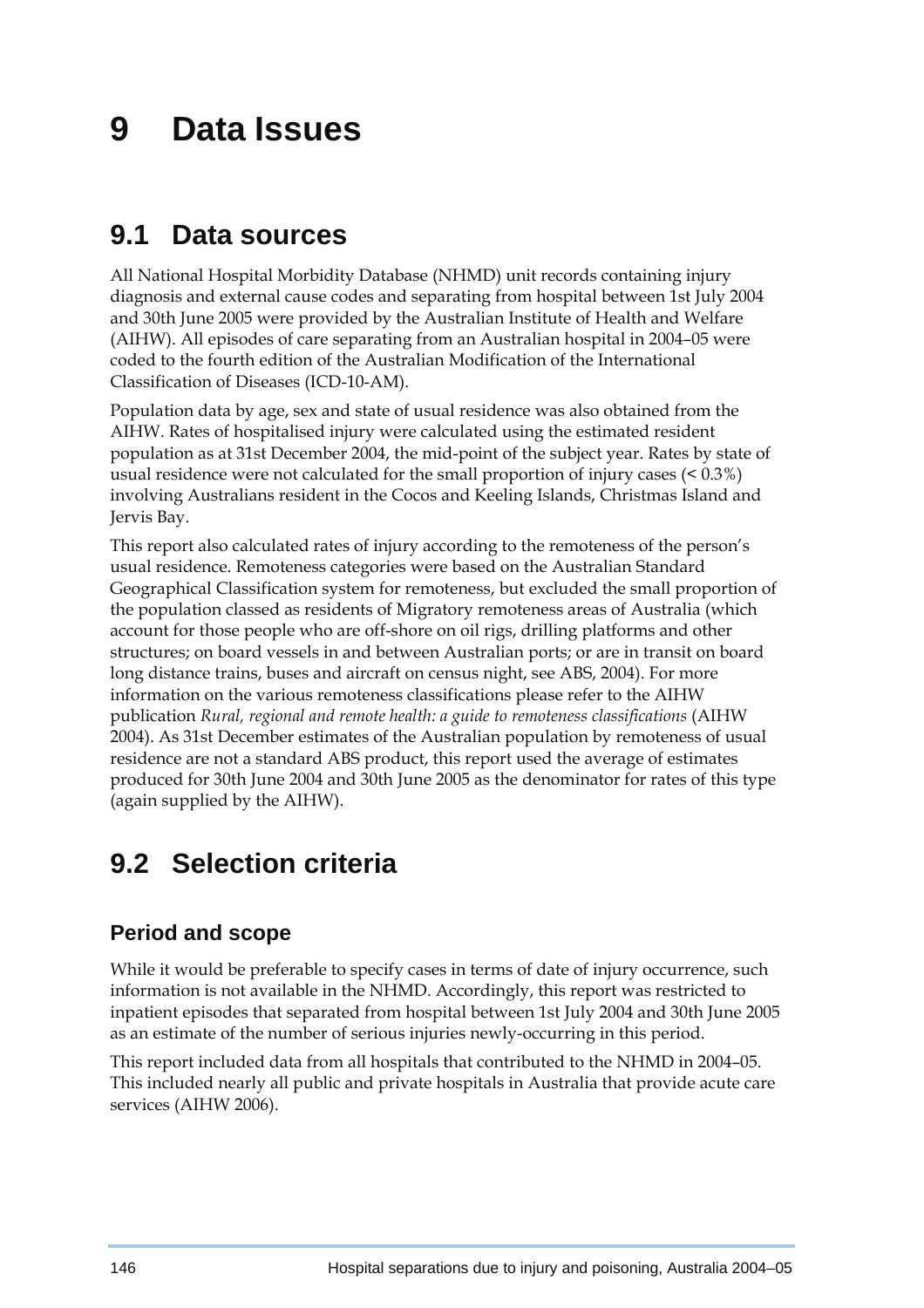### **Inclusion criteria**

This report identified injury separations on the basis of the record's principal diagnosis. Injury diagnoses are those from Chapter XIX, *Injury, poisoning and certain other consequences of external causes*, of the ICD-10-AM, codes S00–T98. Hospital separation records that contained injury codes, but not as the principal diagnosis, were excluded from the analyses in this report. The number of records of this type is shown in Table 9.1. While these episodes of care contribute to the overall burden to the hospital system due to injury (e.g. Bradley & Harrison 2007), the relationship between the injury and the main reason/condition for the episode of care is not well understood and it is considered prudent to omit these records from analysis. In some instances, however, these injuries will have been counted in case estimates on the basis of a previous episode in hospital. In other instances, the injury referred to in the record may have been incidental to the reason for admission and would not, on its own, have prompted admission.

A further selection criterion has been applied for most analyses; the exclusion of injury separations that have a mode of admission of 'transfer from another acute hospital'. This criterion facilitates the estimation of new injurious incidents. An event that results in an injury requiring inpatient hospital care may generate multiple unit records through inter-hospital transfers and subsequent readmissions. As such, the total number of hospital separations identified as being directly attributable to injury overestimates the actual number of events that provoked these hospitalisations. Hence, lacking a date of injury variable or readmission flag in the de-identified NHMD records, the number of discrete injury cases is estimated here by excluding records explicitly categorised as second or subsequent episodes of care (i.e. mode of admission is transfer from another acute hospital). This approach does not account for multiple separations generated by readmissions to hospital after the person had been discharged to their place of usual residence, but unpublished work by NISU with person-linked hospital data suggests that the effect of this is small for most injury cases.

To assess the overall burden of hospital care due to injury (i.e. length of stay), the transfer separations omitted from analyses of cases have been considered, however. While not representing additional incidents of hospitalised injury, these second and subsequent episodes of care to contribute (in some cases substantially) to the time and resources required to treat serious injury in the hospital setting. Accordingly, mean lengths of stay per injury case have been calculated as the total number of patient-days utilised by cases plus the total patient-days utilised by transfer separations, divided by the estimated number of injury cases.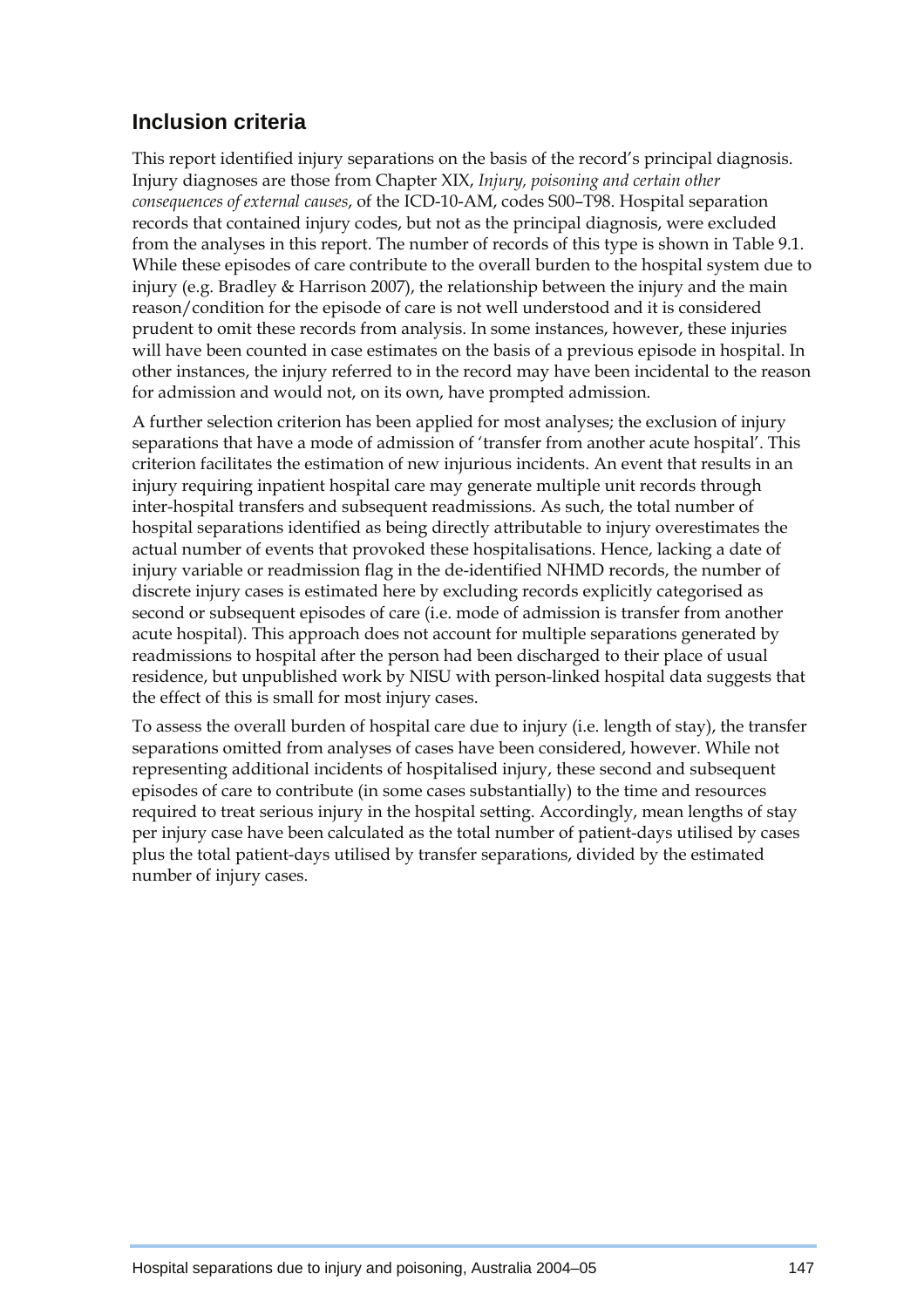#### **Table 9.1: Selection criteria for hospitalised cases (a) due to injury and poisoning, Australia 2004–05**

| Selection criteria                                                                                                                                                                      | <b>Males</b> | <b>Females</b> | Persons <sup>(b)</sup> |
|-----------------------------------------------------------------------------------------------------------------------------------------------------------------------------------------|--------------|----------------|------------------------|
| Community injury (principal diagnosis range S00-T75, T79), and                                                                                                                          |              |                |                        |
| lack any external cause code<br>$\bullet$                                                                                                                                               | 259          | 140            | 399                    |
| have a first reported external cause code of complications of<br>$\bullet$<br>surgical & medical care (c)                                                                               | 949          | 697            | 1,646                  |
| have a first reported external cause in the range V01-Y36,<br>$\bullet$<br>Y85–Y87, Y89                                                                                                 | 206,416      | 147,794        | 354,215                |
| Total case numbers for community injury                                                                                                                                                 | 207,624      | 148,631        | 356,260                |
| Cases that do not have a principal diagnosis of community injury, but<br>additional diagnoses codes are in range (S00-T75, T79)                                                         | 33,945       | 38,322         | 72,271                 |
| Total case numbers where there is a code for community injury in<br>the principal or additional diagnoses fields                                                                        | 241,569      | 186,953        | 428,531                |
| Complications of surgical & medical care (principal diagnosis range<br>T80-T88), and                                                                                                    |              |                |                        |
| lack any external cause code<br>٠                                                                                                                                                       | 40           | 38             | 78                     |
| have a first reported external cause code of community injury (d)<br>٠                                                                                                                  | 162          | 131            | 293                    |
| have a first reported external cause in the range Y40-T84, Y88<br>$\bullet$                                                                                                             | 35,414       | 33,865         | 69,279                 |
| Total case numbers for complications of surgical & medical care                                                                                                                         | 35,616       | 34,034         | 69,650                 |
| Cases that do not have a principal diagnosis of complications, but<br>additional diagnoses codes are in range (T80-T88)                                                                 | 39,762       | 37,417         | 77,180                 |
| Total case numbers where there is a code for complications of<br>surgical & medical care in the principal or additional diagnoses<br>fields                                             | 75,378       | 71,451         | 146,830                |
| Case numbers where principal diagnosis is in ICD-10-AM Chapter XIX<br>but is not classified as community injury or complications of surgical &<br>medical care (i.e. 'residual groups') |              |                |                        |
| Adverse effects, not elsewhere classified (principal diagnosis T78)                                                                                                                     | 2,145        | 2,434          | 4,579                  |
| Other complications of trauma not elsewhere classified (principal<br>diagnosis T89)                                                                                                     | 98           | 41             | 139                    |
| Sequelae of injuries, poisoning and of other consequences of<br>$\bullet$<br>external causes (principal diagnosis T90-T98)                                                              | $\star$      | $\star$        | 12                     |
| Total case numbers for residual groups                                                                                                                                                  | 2,251        | 2,479          | 4,730                  |
|                                                                                                                                                                                         |              |                |                        |

| All cases with principal diagnosis in the ICD-10-AM range<br>S00-T98 | 245.491 | 185.144 | 430.640 |
|----------------------------------------------------------------------|---------|---------|---------|
|                                                                      |         |         |         |

(a) To estimate case numbers and correct for double-counting, 32,914 separations with a mode of admission of 'transfer from another acute care hospital' were omitted here. Without this exclusion, the total numbers of separations for each class of injury diagnosis were; 384,102 for community injury, 74,626 for complications of surgical and medical care and 4,826 for the residual group of Chapter XIX injury and poisoning separations.

(b) Persons may include a small number of separations for which sex was not reported.

(c) 123 (7.5%) of these cases have one or more external cause codes of community injury (external cause of morbidity and mortality fields in the range V01–Y36).

(d) 51 (17.4%) of these cases have one or more external cause codes of complications of surgical and medical care (external cause of morbidity and mortality fields in the range Y40–Y84).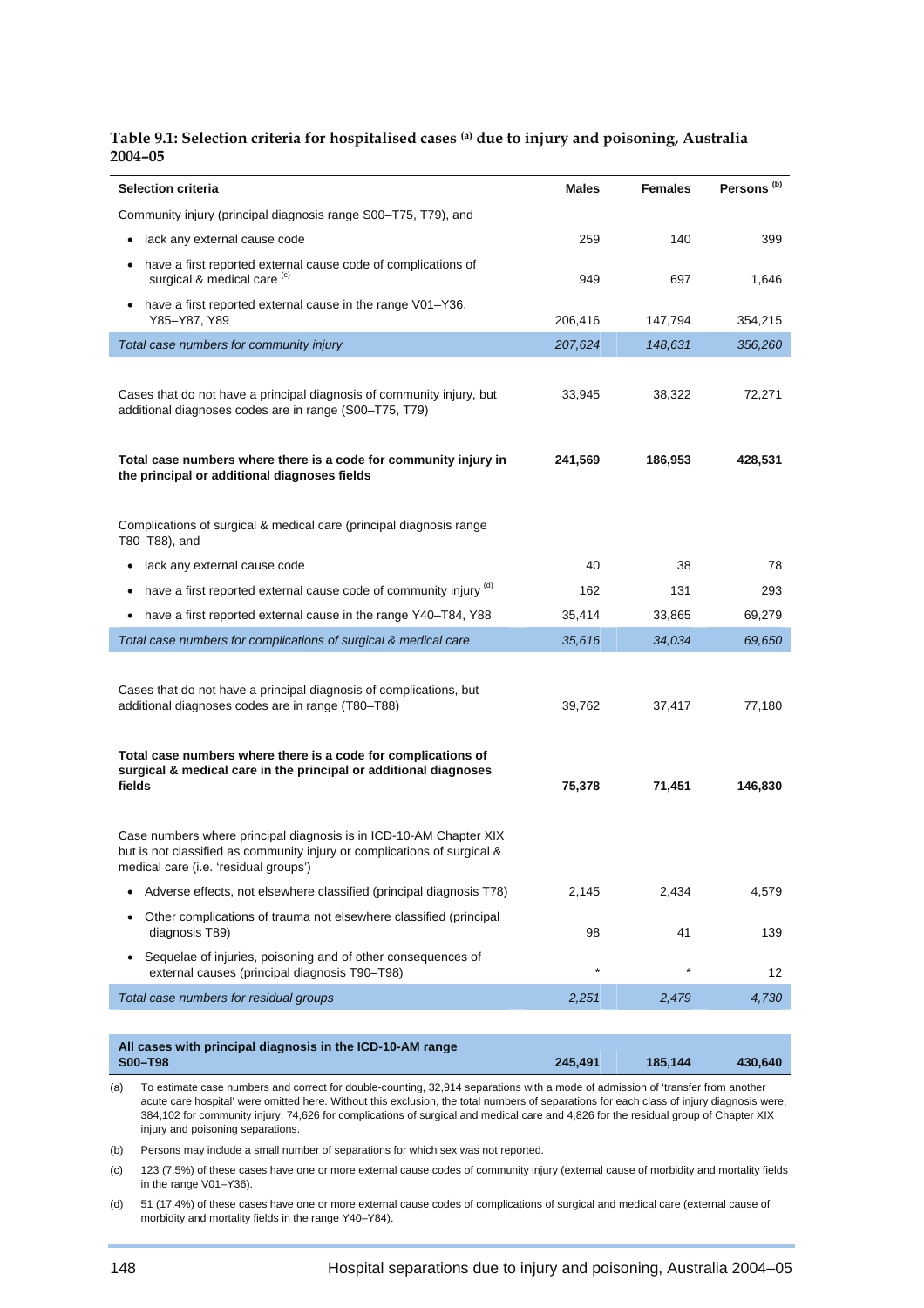### **Classes of injury**

As outlined in Table 9.1, this report categorises injury hospitalisations into three main groups; community injury, complications of surgical and medical care and residual injury separations.

#### **Community injury**

Community injury separations have been defined in this report as unit records with a principal diagnosis in the range S00–T75 or T79. These injuries are thought to be those sustained within the community setting; the home, the workplace, an educational institution, the street, the natural environment etc. Community injuries are further categorised into two main types; unintentional injuries (e.g. motor vehicle crashes, falls) and intentional injuries (e.g. assault, self-harm).

A total of 384,102 community injury separations were identified for the period 1st July 2004 to 30th June 2005. Less than eight per cent of these records were considered to be the second or subsequent separation in a series of admissions relating to the one injury event and excluded from our estimation of community injury incidence.

#### **Complications of surgical and medical care**

Complications of surgical and medical care have been defined in this report as unit records with a principal diagnosis in the range T80–T88. These injuries are thought to be the result of adverse events of a health intervention and include post-operative infections, complications associated with prosthetic devices, implants and grafts, and failure or rejection of transplanted organs. While injuries classed as complications of surgical and medical care provide a rudimentary measure of the incidence of adverse events related to hospital care, records with principal diagnosis codes outside the range of T80–T88 may also be related to adverse events (e.g. where external cause codes explicitly describe complications when the diagnoses codes do not). As such, the estimated incidence of adverse events related to surgical and medical care may be lower in this report than stated elsewhere (e.g. AIHW 2006).

A total of 74,626 complications of surgical and medical care separations were identified for the period 1st July 2004 to 30th June 2005. Less than seven per cent of these records were considered to be the second or subsequent separation in a series of admissions relating to the one injury event and excluded from our estimation of complications injury incidence.

There is some potential overlap between these community injury and complications of surgical and medical care cases. For example, an injurious fall sustained by a hospital inpatient can be interpreted as both a community injury (falls) and as an adverse event of surgical and medical care. In this report, such cases were assigned on the basis of the record's principal diagnosis.

Similarly, some records are ambiguous as to whether they should be treated as community injury or complications of surgical and medical care. Such records have a principal diagnosis in the community injury range and a first reported external cause code describing complications of surgical and medical care or a principal diagnosis in the complications of surgical and medical care range and a first reported external cause code indicating community injury. Again, such cases were assigned to an injury group (community or complications) on the basis of the record's principal diagnosis.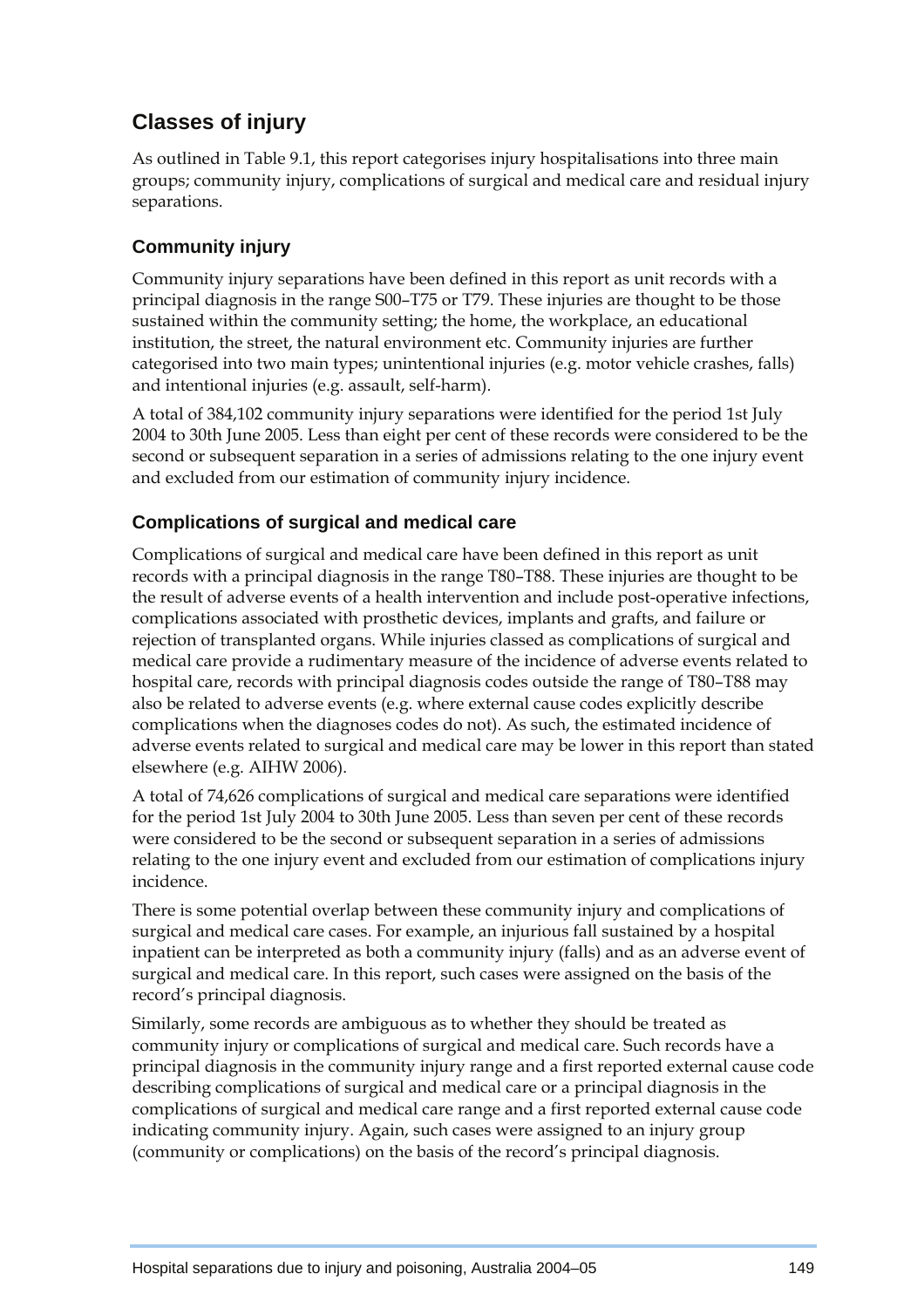### **Residual groups**

Hospital separations coded to T78, T89 or T90–T98 are difficult to classify into injury types and, accordingly, were excluded from the main portions of this report. A diagnosis of T78 describes 'adverse effects, not elsewhere classified' while a diagnosis of T89 describes 'other specified complications of trauma '. Diagnoses in the range T90–T98 describe various sequelae of injury and poisoning, meaning hospital care for a current condition resulting from a previous injury. Such separations have been analysed as a group in this report, and, fortunately, this group is small; only 1.0% of all injury separations in 2004–05 (*n =* 4,826). Most of these 'residual groups' separations (98.0%, *n =* 4,730) were considered to be injury cases (i.e. mode of admission was not transfer from another acute hospital).

## **9.3 Rate calculation**

Rates of hospitalised injury were calculated per 100,000 population and standardised to the Australian population as at 30th June 2001 using the direct method. Age-specific rates were calculated in 5-year age groups to 95 years and older when counts were sufficiently large. When small counts were observed for older people, rates were instead calculated in 5-year age groups to 85 years and older.

### **Confidence intervals**

Confidence interval calculations were based on the methods described in Berry and Harrison (2006b). Where cell values were greater or equal to 100, symmetrical 95% confidence intervals were calculated using the formula:

1.96 x age-standardised rate / square root (N)

Where cell values were less than 100, asymmetrical 95% confidence intervals were calculated using the formula:

> Upper CI: Rate \* upper confidence factor Lower CI: Rate \* lower confidence factor

The confidence factors were taken from page 107 of Berry and Harrison (2006b).

## **9.4 Small case count issues**

Case counts of less than five cases are suppressed in this report to protect patient confidentiality. In some instances, case counts of less than five have been tabulated but cell values have been replace with an asterisk. In the instances where only one cell in a row or column has a count of less than five, some other cells in the same row or column have also been suppressed to prevent back-calculation. In other instances, categories with case counts of less than five have been collapsed into the relevant 'other specified' category.

Efforts have been taken to ensure that as much information remains in the tables when such suppression has had to be made.